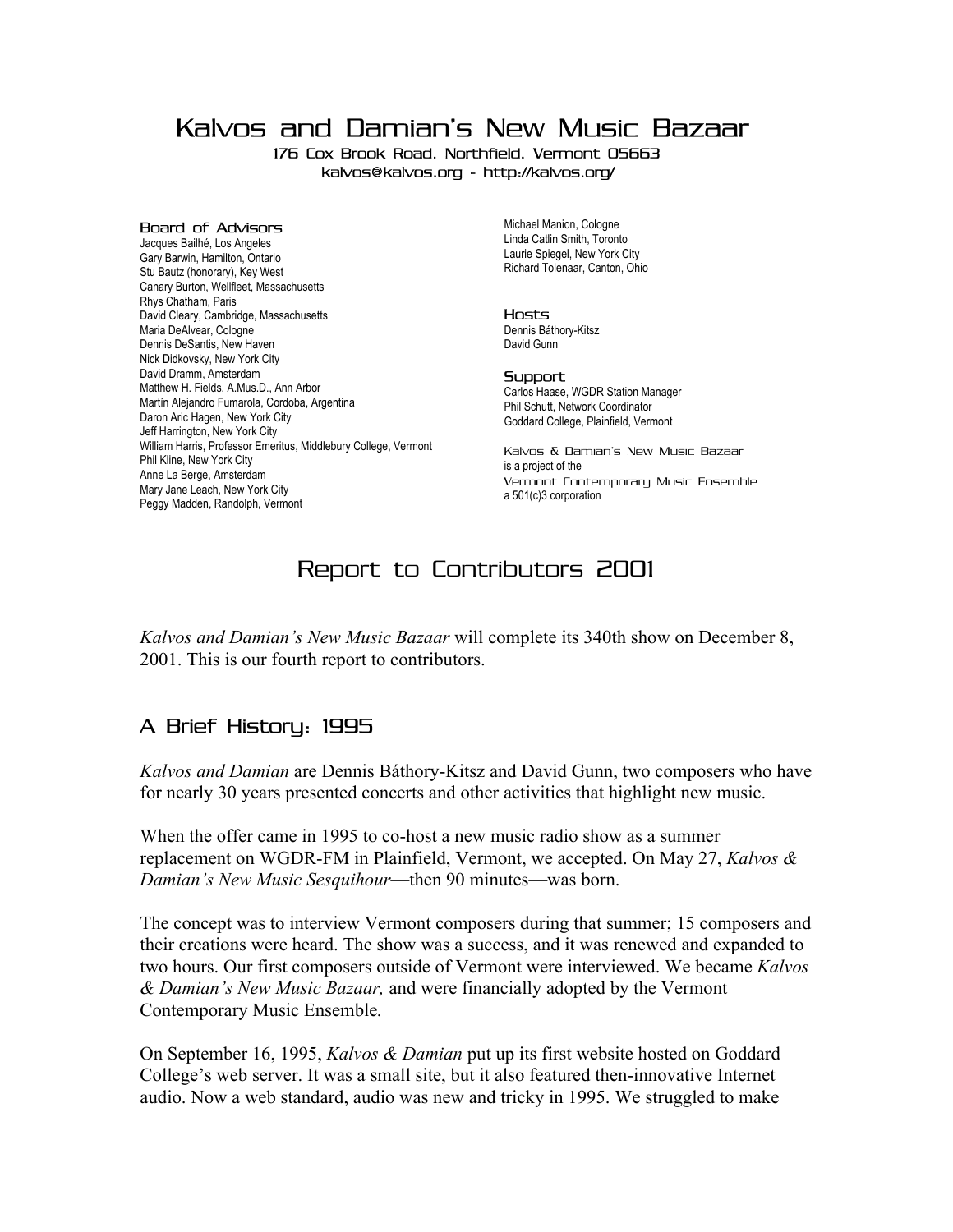interview clips and musical samples available (and listenable!) to a still very small web, using the quirky first versions of RealAudio, TrueSpeech, and MPEG2.

#### *Our home pages: http://kalvos.org/ and http://newmusicbazaar.com/*

At the same time, we gathered together as many links to new music resources and about composers as we could find on a then-sparse web, and built pages for each of our guests. Our resources expanded quickly as did the web, consisting of more than two thousand links by 1998—but they're old links, and updating them has fallen behind.

*New music resources: http://kalvos.org/musres.html Composer resources: http://kalvos.org/compres.html Record label index: http://kalvos.org/reccmps.html*

Vermont composers dominated our schedule until early 1996, when we started working outside Vermont via our website. Some traveled to be on the program, including Pauline Oliveros, Fred Ho, and Matthew Fields. Two we interviewed by telephone, and some, like N.N. & Ähnliche Elemente, by tape delay. And *Kalvos & Damian* went on the road.

### *Our guest composers: http://kalvos.org/cmpindx.html*

David and I pooled personal funds, and in the spring of 1996, we traveled to New York, Amsterdam, Cologne, Paris, and Brussels for twenty recorded interviews with some of the pioneers of new music, including Laurie Spiegel, Rhys Chatham, Eliane Radigue, Peter Beyls, Kaija Saariaho, and Clarence Barlow.

Later that year, *K&D* made a trip to New York City for another fifteen interviews (among them David Behrman, Eve Beglarian, Jeff Harrington, Nick Didkovsky, and the late Peter Van Riper), and then to Toronto in the winter of 1997 for twenty more (such as John Oswald, Sarah Peebles, Udo Kasemets, Linda Catlin Smith, and Ann Southam). The show was soon known in the new music community, especially as we began broadening our web reach with archives of two-hour programs on AudioNet (now Broadcast.com).

### Growing Pains: 1996-1998

By late 1996 we had already realized that *K&D* was a major undertaking, and we began applying for funding. We hit walls. The Corporation for Public Broadcasting didn't know what to make of us. Were we a music show? Talk show? Radio show? Website? Though today the web is a given, in 1996 it was too new. Applications were routinely denied.

But we kept working. Together with Vermont's WebProject, we arranged live, on-line interviews with composers from distant cities—New York, Paris, Amsterdam, Cologne, Miami, San Francisco, Toronto—as well as finding and tailoring software to make the project work. Vermont students shared music with some of the world's most interesting composers, from electroacoustics to opera, and we helped give birth to a network of mentoring programs now hosted by the Web Project and the Vermont Arts Council.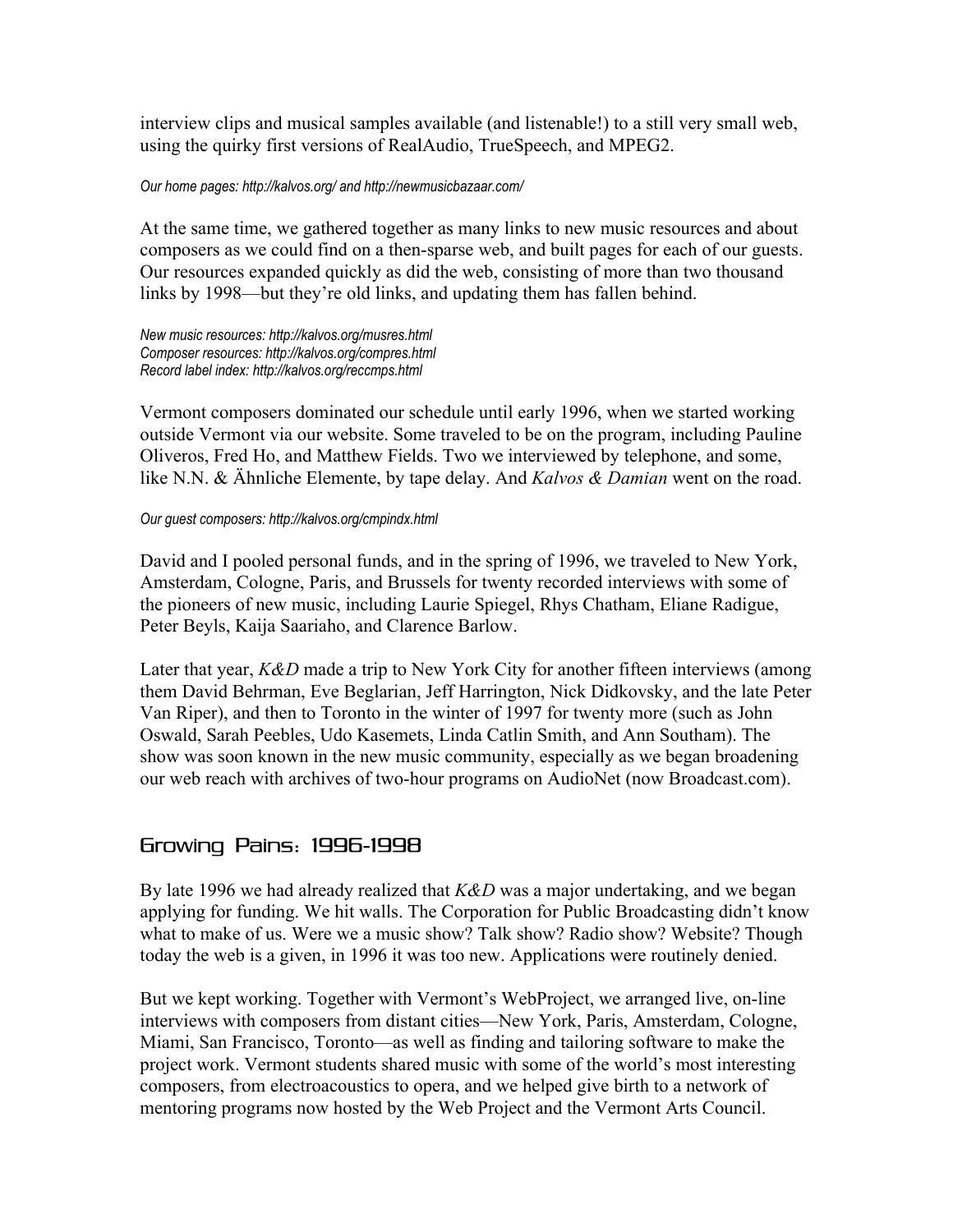#### *The WebProject collaboration: http://maltedmedia.com/euromid/*

Our progress was balanced by setbacks. AudioNet started dropping niche shows in order to make room for profitable ones. *K&D* lost its slot, but Goddard College installed more Internet bandwidth and allocated server space. For three years, 600 hours of archived interviews and programs were available, and our program was streamed live.

#### *K&D audio archives: http://kalvos.org/shows.html*

More guests joined us from a distance, and we began presenting in-studio performances on the air. We also brainstormed an idea with David Dramm: a live concert cybercast from Amsterdam, with composer interviews conducted on both sides of the Atlantic. It would be broadcast during our show using an Internet connection—a web landmark.

For the first time—and because of the short, eight-week timeframe—we approached individual donors to help cover the costs. We came up short of the U.S. side of the goal by half, but the show went on, cybercast via Haarlem, Vermont, and San Francisco, and broadcast using an Internet feed to WGDR. David hosted from Vermont, Dennis from Amsterdam, and the concert took place at STEIM, Europe's leading new music studio.

*The AmsterDramm Project: http://kalvos.org/dramproj.html The AmsterDramm Project funding page: http://kalvos.org/funding.html The AmsterDramm Project review: http://kalvos.org/drampix.html*

# Brief Stability: 1999-2000

1999 was a year of 'thematic stability' for *K&D*. More guests came to the show from a distance (such Phil Kline, Kyle Gann, David Cleary, Scott L. Miller, and Greg Hall), and we began a series of presentations of composers and performers who appeared at Dartmouth College (among them Peter Garland, Masahiro Miwa, Belinda Reynolds, Margaret Lancaster, and Charles Amirkhanian), together with their concerts. *K&D* also co-hosted programs with Vermont composer Peggy Madden, and broadcast the first popular four-part "composers' wisdom" series of interview excerpts and music.

It was the year that the *Village Voice* called *K&D* "far and away the web's best new music resource"

In January 2000, *Kalvos and Damian's New Music Bazaar* took another interview tour of New York, speaking with twenty guests and hosted by the American Music Center. Among the interviewees were Martha Mooke, Beth Anderson, Eric Salzman, John McGuire, David Del Tredici, Carson Kievman, Mary Jane Leach, Warren Burt, and Johnny Reinhard. As part of the tour, we recorded an interview with Elodie Lauten to celebrate her 50th birthday with a special two-part show.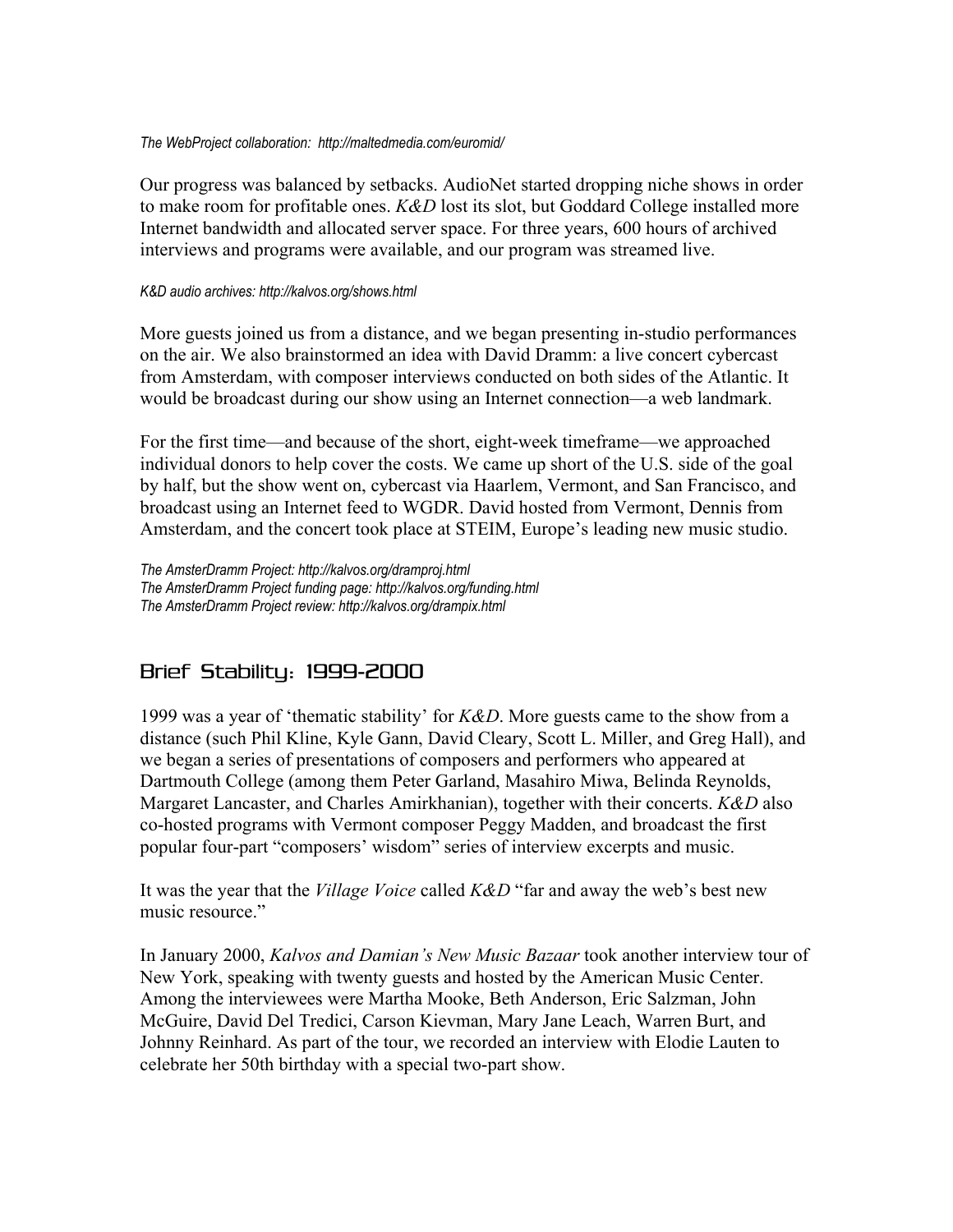*K&D'*s cooperative venture with Dartmouth continued (the New Musics Festival, Barbara Benary, Mary Lee Roberts, Doug Repetto, and Brenda Hutchinson) and guests again wended their way from afar to Vermont, including Scott MX Turner, Greg Hall, and James Bohn—plus time delay interviews, such one with the U.K.'s David W. Solomons.

We broadcast another "composers' wisdom" series, and the *K&D* website underwent numerous transformations, new graphics, and an expanded selection of interview clips, essays, and musical selections. We began brainstorming a new music festival.

In December, *K&D* were formally recognized with the receipt of the 2000 ASCAP-Deems Taylor Internet Award for excellence in music journalism, and also received an unanticipated, welcome, and generous gift from the Argosy Foundation. *K&D* traveled to New York's Lincoln Center to receive the Deems Taylor award and make a presentation.

### New Challenges: 2001

In January 2001, *K&D* expanded its efforts by planning a two-day *Kalvos & Damian Ought-One Festival* for August, to bring together composers who have been show guests. With coordination assisted by composer Phil Kline, composers planned to arrive from around the world for this intensive event.

### *The Ought-One Festival of NonPop: http://ought-one.com/*

Logistical problems were enormous, not least of which was Goddard College's decision to back out of the festival with seven weeks' notice. This was not only difficult and discouraging, but resulted in the loss of significant funding from sources who found the forced move a sign of unprofessional planning and weak local support.

*Separate reports detailing the Ought-One Festival administrative (Dennis) and* music (David) history are available online as Word documents at http://ought*one.com/pdf/follow24.doc and http://ought-one.com/pdf/musfol02.doc*

Relocated in downtown Montpelier, Vermont, and with few cancellations (notably the live Internet streaming no longer available from Goddard), the Ought-One Festival was an incredible artistic and public success, reviewed favorably in the *Village Voice,* where Kyle Gann said, "The last couple of years I had come to conclude that new music was truly in a lull, and that nothing new was turning up. Funny that I had to leave New York for sleepy little Montpelier to learn how mistaken I was."

After Ought-One, a new festival was planned for 2003, *ZipThree NonPop 2003*.

*ZipThree NonPop 2003: http://zipthree.com/*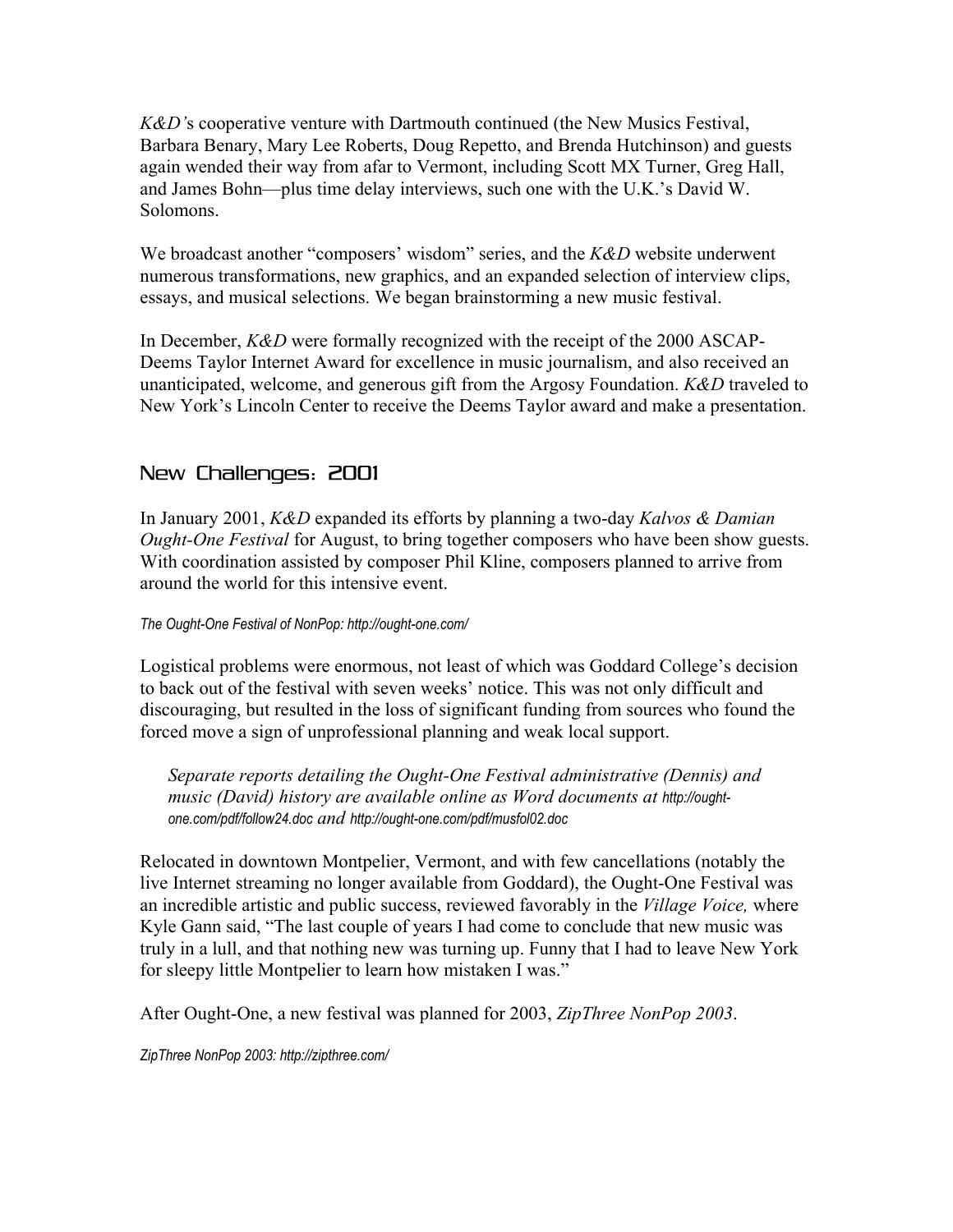In 2001, the "composers wisdom" series continued, as did the cooperation with Dartmouth College for interviews with Claudio Calmens and the New Musics Festival. *K&D* is also web host to "Composers 21," the Living Composers Project.

### *The Living Composers Project: http://composers21.com/*

*Kalvos & Damian's New Music Bazaar* began its seventh year on the air in May, and its seventh on line in September. Mark Gibbons and David Heuser visited us live in studio, and we recorded interviews locally with Emily Doolittle and Bill Trimble. Dennis folded some interviews into a personal European trek, bringing back the comments of a dozen composers including Frederic Rzewski, Yannis Kyriakides, David Stevens, Boudewijn Buckinx, the Logos Duo, and André Posman.

In March, *K&D* presented a live on-line collaboration by Roddy Schrock and Tadashi Usami in Tokyo and Robert Duckworth in Athens, Georgia, with Dennis and David mixing the hour-long composition at WGDR.

This summer, we engaged Linda Wolf to do interview transcriptions, the first of which included the two-part show with Elodie Lauten. The number of on-site composer essays rose to 48 (in addition to the 335 written by David as introductions to each show).

Aside from Ought-One Festival glitches, 2001 was not smooth. Our site search provided by Goddard College was down for several months, and we replaced it with a commercial one. Network stress began limiting our live on-line listenership, and we suffered several complete server outages, and a widespread power failure canceled a show in March.

### September 11

Naturally, the events of September 11 affected us all. *K&D* responded with the *September 11 Music Gallery,* collecting more than 40 works written after the attacks. The site was featured with a half page in the New York *Times.*

### *The September 11 Musical Gallery: http://kalvos.org/tragedy.html*

The *Times* feature could have been a bad day for *K&D*, as the article was scheduled to appear on October 29. After a technical crash and serious security compromises, on October 23 (with five days' notice), Goddard College dismantled its network, erasing our audio archives and leaving a hole in our Internet presence.

We worked with pair Networks, our kalvos.org service provider, who contributed a dedicated server to *K&D.* Although the cost had risen \$70 a month, it provided—at last a stable audio presence for the show, its features, and its archives. The Princeton String Academy agreed to sponsor *K&D*'s streaming audio from pair Networks for 2002.

*pair Networks: http://www.pair.com/Jump/Banner.cgi?bathory*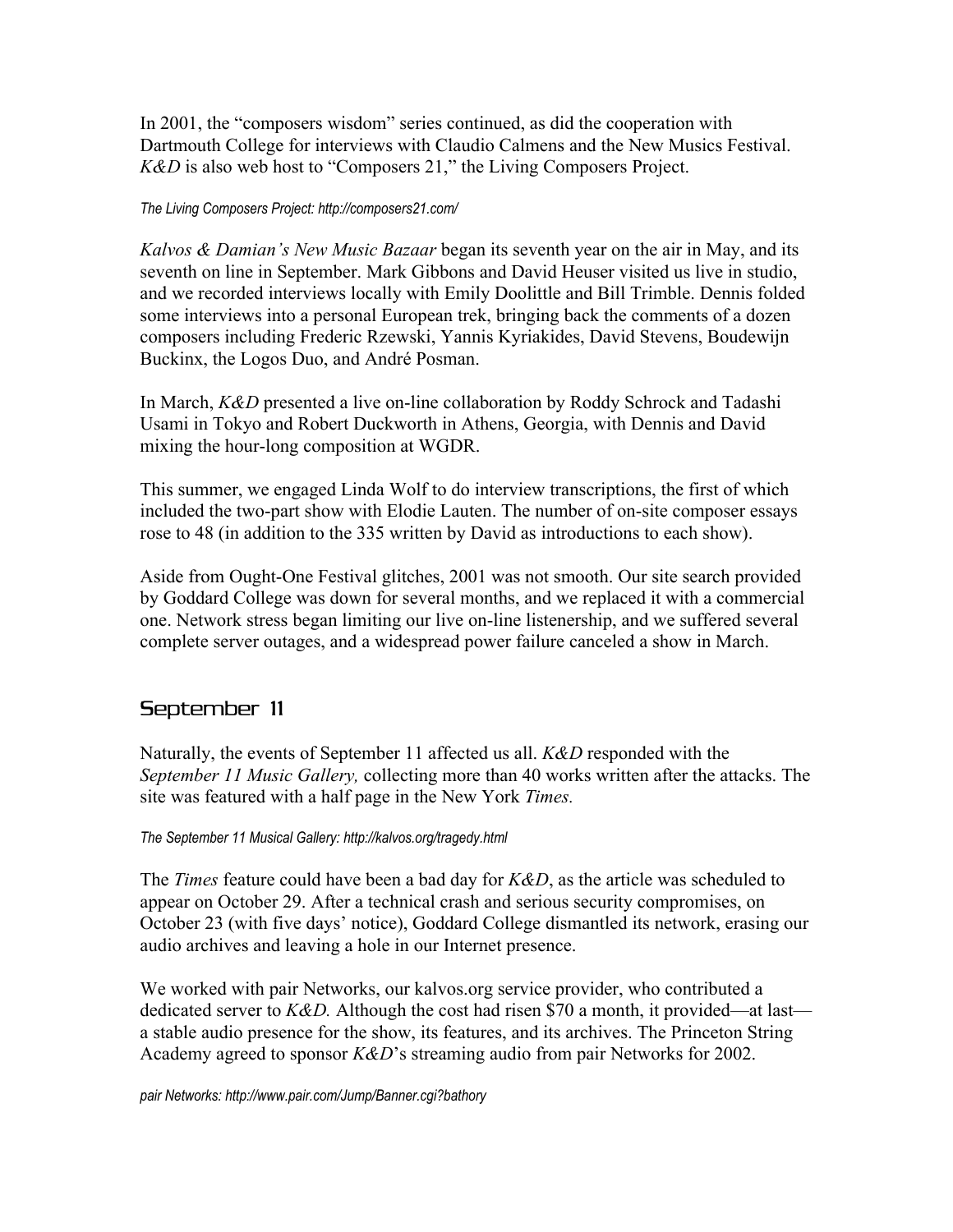The *September 11 Music Gallery* received 283,000 'hits' on October 29, resulting in a staggering 11 gigabytes of downloads—a landmark day for new nonpop online, despite its terrible genesis. The Gallery contains music from around the world, from New York to Moscow, Connecticut to Buenos Aires, Vermont to California to Tokyo.

The move of audio to pair Networks and the support of the Princeton String Academy was a relief, because subsequent to September 11, *K&D* saw a nearly 90% drop in incoming funds (including sales of fundraising items such as the limited edition *NonPop:NoBounds* 3-CD set), as most givers shifted their focus to New York City. The situation turned alarming for local arts groups across Vermont, and *K&D* is cooperating with the Vermont Arts Council in making these circumstance public.

\$1,800 of our festival debt remains as a personal loan from Dennis along with over \$2,100 expected as a percentage to our fiscal agent. Ongoing projects are jeopardized. Interview tours have come to a halt (including tours of Montréal and San Francisco that were re-scheduled three times since December 1998), as have interview transcriptions, the revived mentoring project, and even substantive plans for *ZipThree NonPop 2003*.

Funding has always been the weak spot for *K&D*. Our fundraising time is limited because we are the two people who prepare, host, and engineer the show, develop the special projects, maintain and know the musical contents of our new music library, and manage the 5,000-document website.

### Accomplishments: 1995-2001

During the course of six years, *K&D*'s accomplishments have included:

- **Broadcast/cybercast** of 340 shows: Over 280 interview programs with 160 composers in the Americas, Europe, and Asia—some heard on radio for the first time—presenting music, interviews, essays, special mixes, and collages.
- **Mentoring project** bringing 20 composers into live, on-line exchanges with Vermont schoolchildren to guide them in writing music, giving birth to an ongoing process in the state.
- **On-line archives** of historic interviews as part of extensive web pages— 5,000 documents that have been used by more than 328,000 unique visitors (equal to nearly 30,000,000 'hits'), including lists of new music resources, onsite search, and extensive playlists.
- **The Ought-One Festival** that brought more than 100 composers together for the first broad-based world celebration of newly composed music.
- **Introduction of the term NonPop** to the world as an encompassing metagenre replacement for 'new music', 'new classical', and other terms.
- **Making Internet history** with the first live broadcast/cybercast with an Internet stream as the main signal carrier, from STEIM in Amsterdam.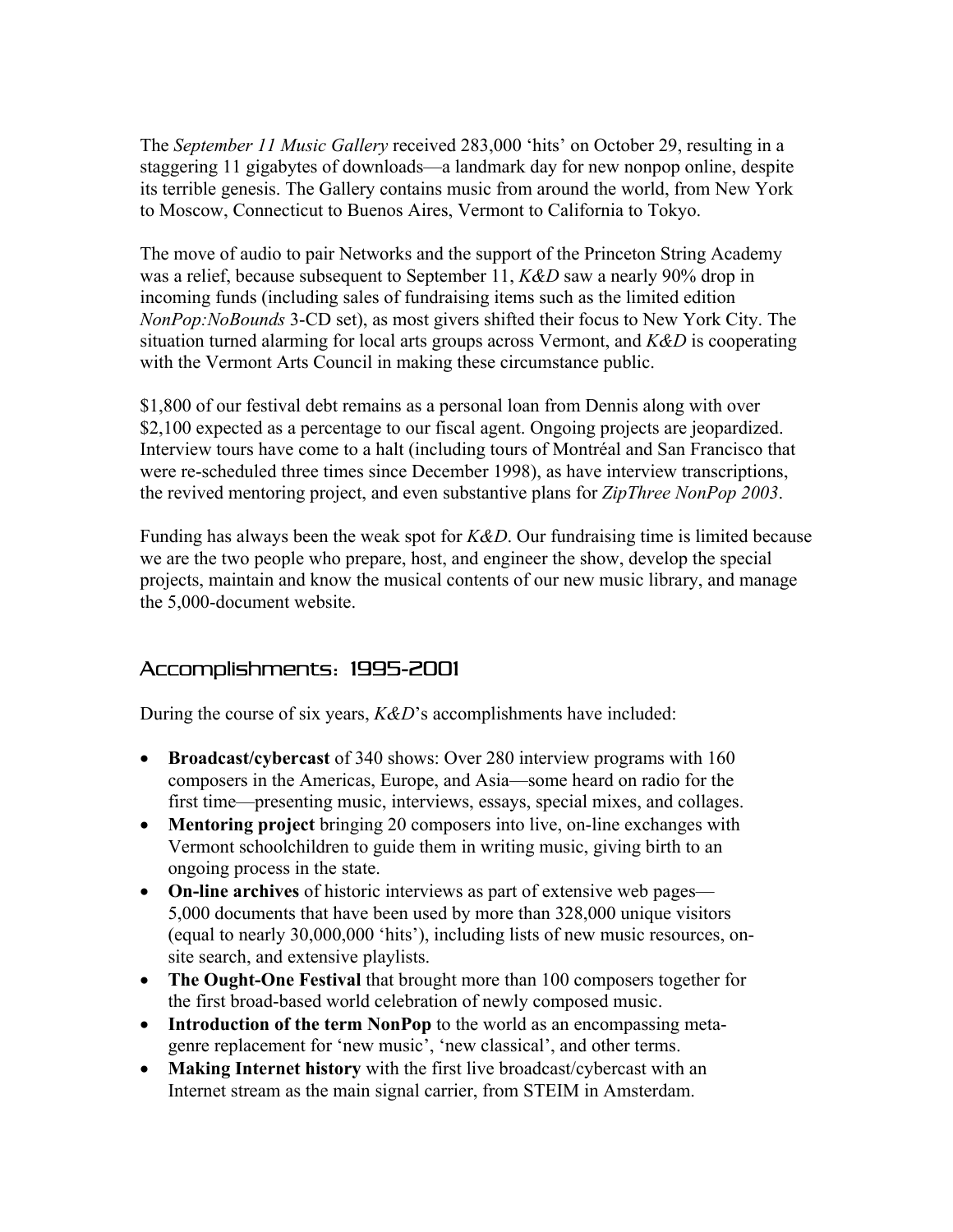**Continuing Internet history** with a live, on-line collaboration from Japan, Georgia, and Vermont.

- **More than 30 composers presented in broadcast performances**, live from the studios, on the road, and on tape. In-studio, live concerts open to the public also bring one of the great traditions of broadcast radio to the Internet.
- **Two recorded compilations of live performances** on the show, *NonPop:NoBounds* (a 3-CD set) and *NonPop:NoBounds Lite* (a single CD).
- **Presentation of a three-hour, newly composed opera** performed live in the WGDR studios with forty musicians and singers.
- **Monitoring of listener response** and awards to composers, a "Top 100" list to encourage listening, and even entertaining on-line features such as the Graffiti Page and the Distort-a-Composer Page.
- **Broadcast/cybercast specials**, such as three 7-hour specials of new music, a yearly celebration of Electroacoustic Music Week, and broadcast programs from Dartmouth's concert series and the Ought-One Festival.
- **Published interviews**, including one with Ann Southam in *Musicworks* magazine, with more interviews to appear there in the future.
- **Remaining at the forefront of web accessibility.**
- **Commended or recommended by many on-line and print sources**, including the *Village Voice,* the New York *Times,* MP3.com, the American Music Center's *NewMusicBox.org*, the U.K.'s *Schoolzone*, and the 2000 ASCAP-Deems Taylor Award for Internet journalism.

The *K&D* website includes 170 composer pages, 48 composer essays, nearly 340 show intro essays by co-host David Gunn, 50 composer and new music resource pages with 2,000 links, an index of on-line record labels, seven years of show playlists (a valuable new music resource in itself), and more than 800 images, 800 music and interview clips, 320 shows, plus scores, computer programs, and even entertainment features. We have integrated a new search tool and navigation, and our accessibility goal is almost met.

*Our site index: http://kalvos.org/sitemap.html Our 'frequently asked questions' (FAQ): http://kalvos.org/faq.html*

What we were unable to accomplish since our last report includes transcriptions of the remaining 150 interviews, two interview tours, and the previously delayed program of demo performances by the Vermont Contemporary Music Ensemble. We have continued to fall behind in updating and renovating composer pages and resource information. And finally, we have not been able to generate enthusiasm from the mainstream media, despite repeated calls, emails, postal mail, and news releases.

The original hopes of *Kalvos & Damian's New Music Bazaar* continue to be met with attention to living composers and their music, but much more needs to be done.

# Where We Are Going: 2002-2003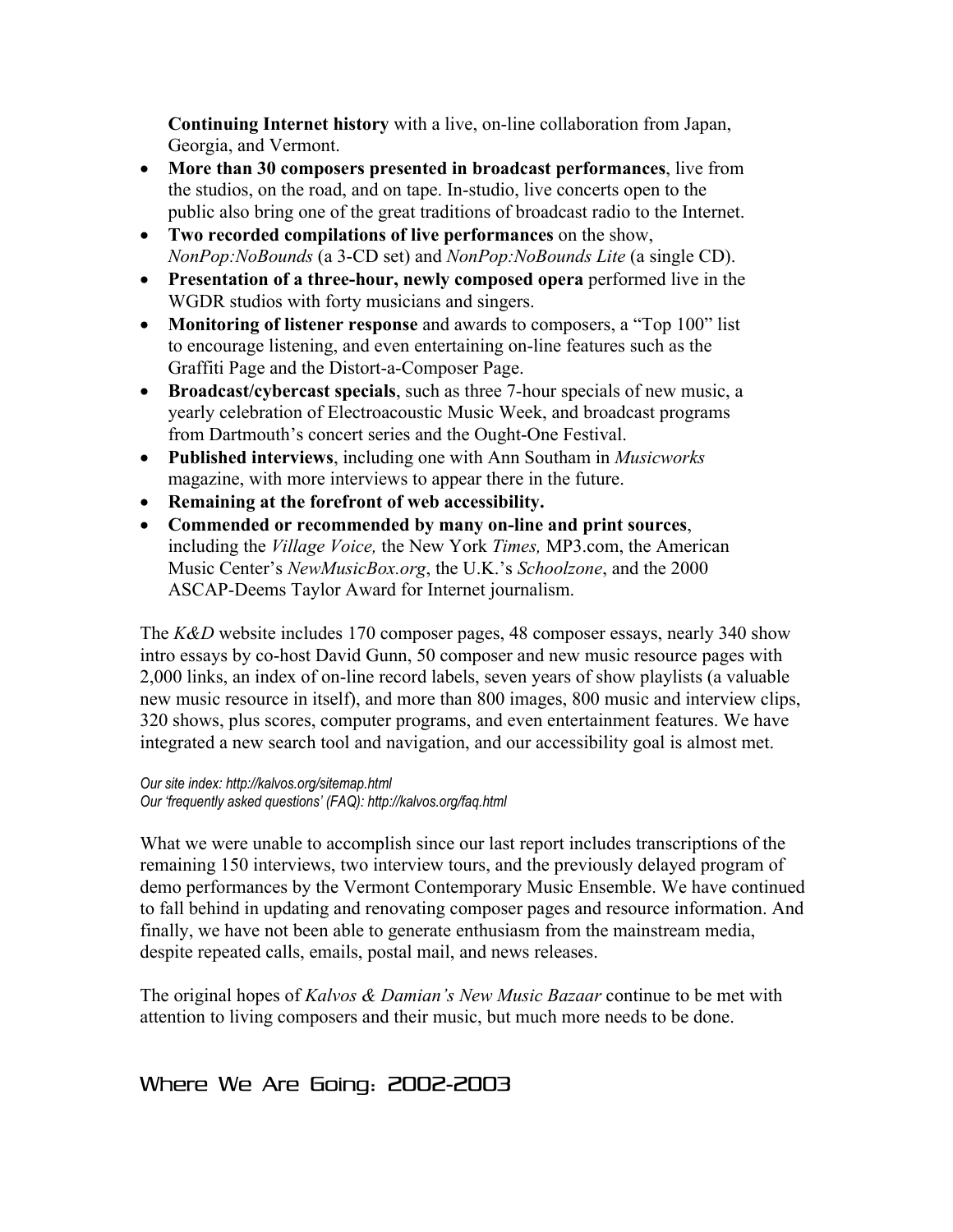*Kalvos & Damian* is a serious effort to create a live and archived look at composers and music composition at the transition of the millennia. We measure our effectiveness by the volume and quality of email, honest site statistics, and acknowledgments of our work.

The *K&D* project reached critical size a year ago. The work required to listen to arriving CDs, update website resources, prepare the program through interviews and tours, and archive clips and shows has continued to rise to nearly a full-time job. Our support to website visitors has risen, as has the number of composers waiting in line for interviews and special projects, the amount of music we need to give attention to, and even the wonderful relationships that have grown among our guests, and between them and *K&D*.

Yet our lives as composers have been pressed by demands on cash and time.

For this latter, we have sought help from students and composers. Our student intern project has consistently failed, as students find the rigors of *K&D* too much in the face of other commitments. On the other hand, composers have provided good material for *K&D*.

Some continuing support has arrived, for which we're very grateful.

Our upcoming project proposals for the next twelve months include:

- **Beginning** *ZipThree NonPop 2003,* a second two-day event in August 2003, with performances, premieres, and composers interviewing composers. It will be broadcast/cybercast live, and recorded for later presentation. An extensive prospectus about *ZipThree NonPop* will be created, in hopes of at last enthusing mainstream media outlets about contemporary NonPop.
- **Composer interview tours** of Montréal and San Francisco. Next year we hope to have interviews with Elaine Thomazi Freitas, Robert Constable, Maggi Payne, Patrick Grant, Michael Manion, Louis Andriessen, Paul Steenhuisen, Jerry Gerber, Anna Rubin, James Drew, Margriet Hoenderdos, and Michael Lowenstern, and a return visit with Pauline Oliveros.
- **Regular live broadcast concerts** from the renovated WGDR performance studio, including concerts by Eric Ross, Cory Carlick, Jean Piché, and others.
- **Live demo-concert collaborations** with the Vermont Contemporary Music Ensemble.
- **Updating the website**, including all our music resource and composer resource links.
- **Transcription of all interviews** into text format for accessibility and archiving, and for scholarly research and reference.
- A *fin/commencement-de-siècle* **book of interviews** with composers worldwide, drawn from the *K&D* interview series over six years.
- **Initial planning for a 2002-03 interview series** with South American and Asian composers. Our North America / European focus is a consequence of our own geography and experience; we wish to extend that to the exciting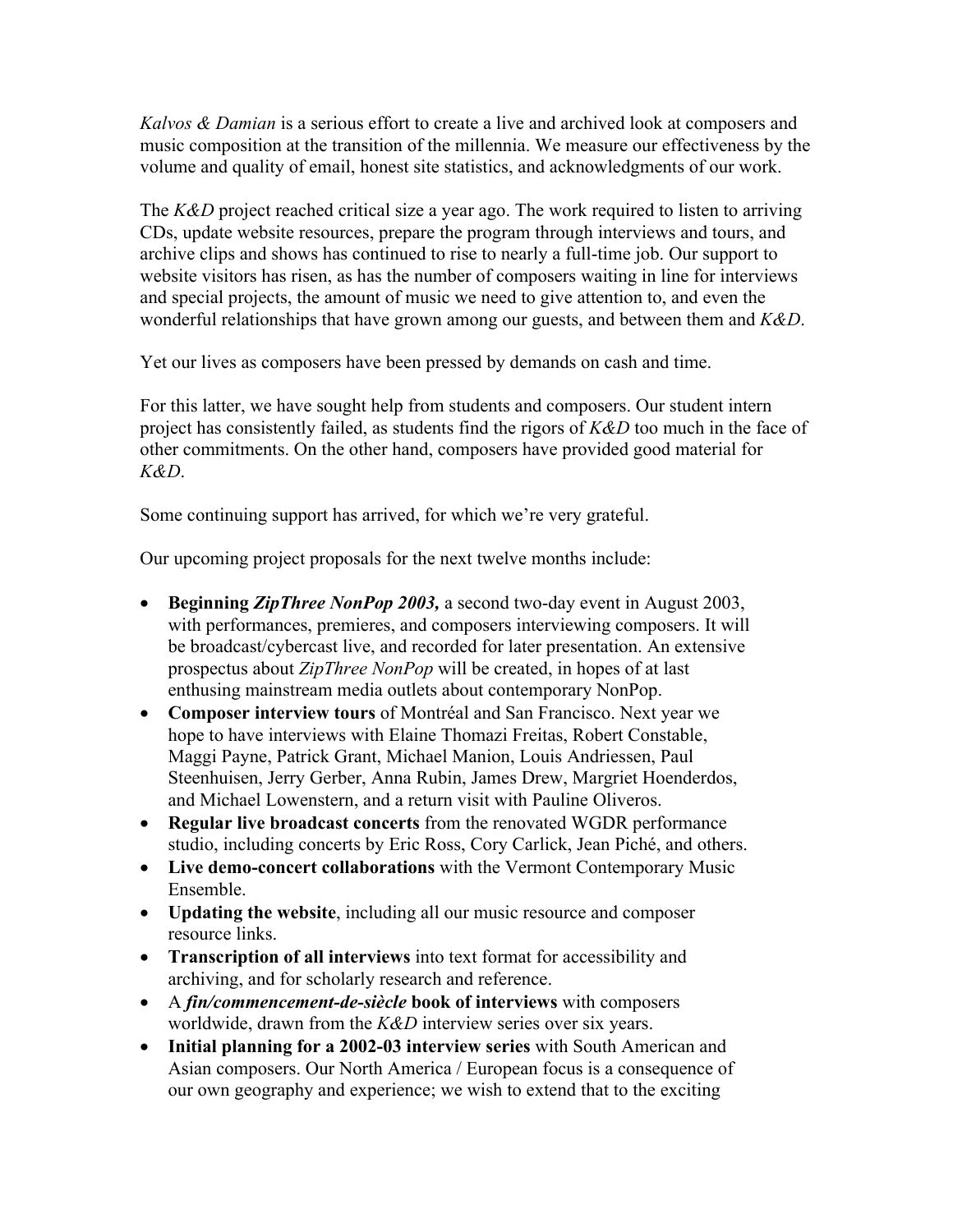new composers of South America and Asia. For us, Africa and Australia remain even further into the future.

Ultimately, our goal is to raise awareness and enjoyment of new music on a larger scale, including linked cybercasts, recordings, and a dynamic web presence. Even from tiny Vermont, our show is working toward that awareness, but we realize that without substantial support, we have reached a certain limit of time and energy.

# Our Time and Costs

At first, we considered *K&D* to be a personal mission. As we reach our 350th show, we find costs have become surprisingly high—including 'stealth' costs for supplies and gear, interview trips, and hosting guests.

On-air expenses are still part of WGDR's normal broadcast schedule, but we have now shouldered the rest of the expenses ourselves and through fundraising. That's nearly 90% of the remaining *K&D* costs, two-thirds of which are carried by the co-hosts.

The production of each regular show involves listening, preparation, transportation, broadcast, recording, follow-up, and website maintenance.

Listening involves many hours a week. Specific show preparation demands two to three hours from each of us. Weekly travel (50-mile round-trip) and studio time is four hours, and we archive each show on digital audio tape, CD, and on-line.

Website maintenance requires two hours updating playlists and a dozen other pages after each broadcast, and the conversion of the two-hour program into audio archive format. A show with an in-studio guest includes meals and lodging, and building a web page. A show with a recorded guest consumes additional tape, editing time, travel, and sometimes purchasing recordings. Scheduling guests also means telephone calls, emails, faxes, letters, and follow-up support.

We have never missed presenting a *K&D* show, either live or recorded.

Approximate costs for seven years of *K&D* include:

| $\bullet$ | Consumables (DAT/cassette/Zip/CDR/minidisc) | \$4,500  |
|-----------|---------------------------------------------|----------|
| $\bullet$ | Recording equipment                         | \$7,000  |
| $\bullet$ | Computer hardware/software/online           | \$9,500  |
| $\bullet$ | Travel (air/train fare, car rental)         | \$6,000  |
| $\bullet$ | Food/lodging                                | \$3,500  |
| $\bullet$ | Mileage                                     | \$10,000 |
| $\bullet$ | Miscellaneous/office supplies               | \$2,500  |
| $\bullet$ | Total for May 1995-December 2001            | \$42,000 |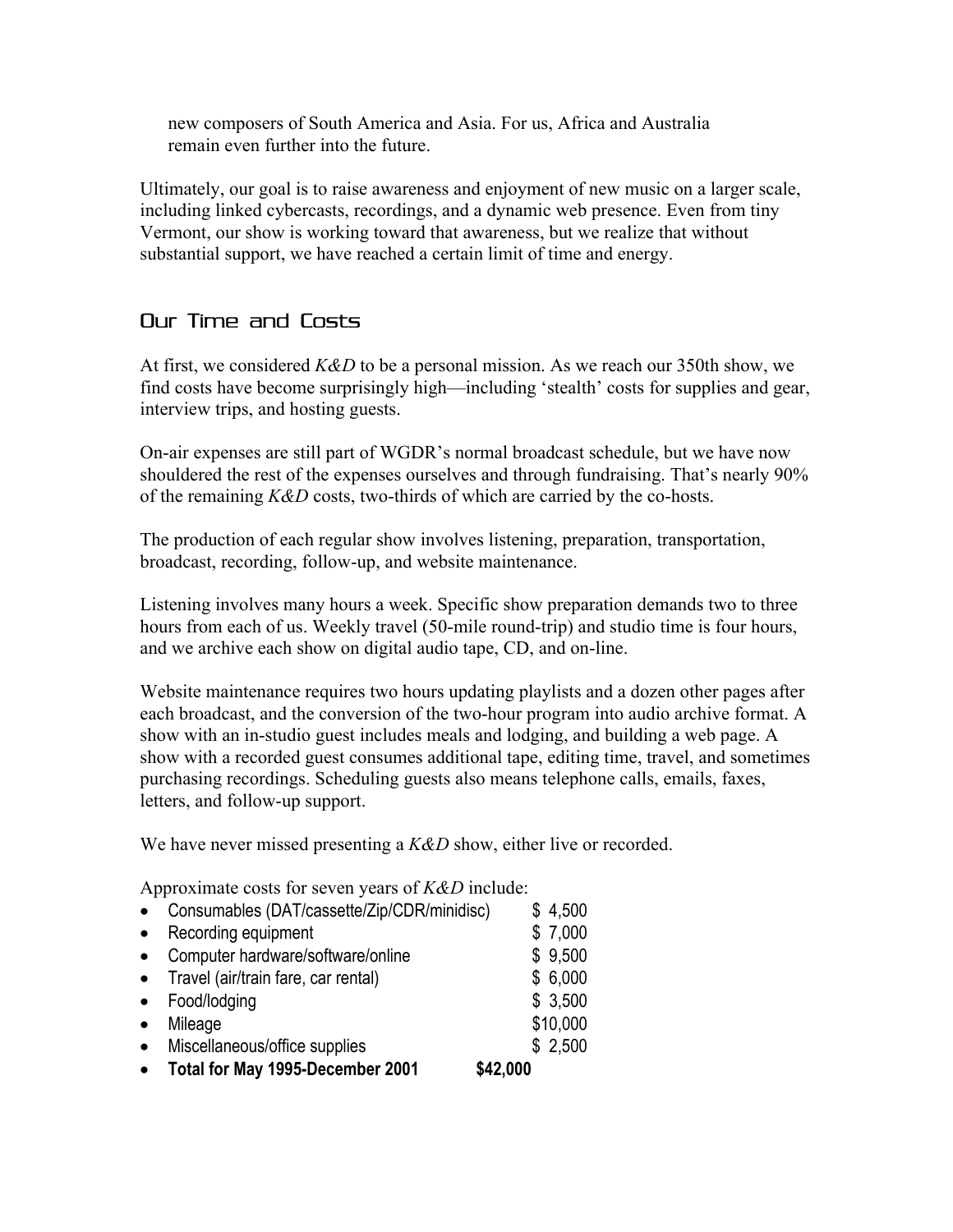Person-hours over six years total roughly 19,000 (26 hours per week each).

The above amounts do not include the *Ought-One Festival,* which required full-time work from Dennis and David from June through August. Detailed financial information, including the Festival, January 1-December 1, 2001:

| $\bullet$ | Cash on hand December 31, 2000           | \$4,319  |
|-----------|------------------------------------------|----------|
| $\bullet$ | Cash contributions, ticket sales, grants | \$17,314 |
| $\bullet$ | Loan                                     | \$2,000  |
| $\bullet$ | <b>TOTAL</b>                             | \$23,633 |
| $\bullet$ | <b>Expenses</b>                          | \$20,151 |
| $\bullet$ | Cash on hand December 1, 2001            | \$1,682  |
| $\bullet$ | Loan debt if paid                        | \$1,800  |
| $\bullet$ | 10% debt to fiscal agent if paid         | \$2,163  |
|           | TOTAL                                    | \$25,796 |

That puts us over \$2,000 in debt to begin the year 2002. And for our upcoming projects for the 2002-2003 season, we anticipate the following expenses:

|           | Consumables                         |    | 1,500    |
|-----------|-------------------------------------|----|----------|
| $\bullet$ | Tour: San Francisco                 | \$ | 3,500    |
| $\bullet$ | Tour: Montréal                      | \$ | 1,200    |
| $\bullet$ | Six live concerts in-studio         | \$ | 2,400    |
| $\bullet$ | Six VCME demo concerts in-studio    | S  | 7,000    |
| $\bullet$ | Mileage                             | \$ | 1,600    |
| $\bullet$ | Interview transcriptions (160)      |    | \$11,200 |
| $\bullet$ | 2001 debt clearance                 | S  | 2,300    |
| $\bullet$ | Total 2002-2003 paid time/materials |    | \$30,700 |

With the upcoming ZipThree NonPop, which we estimate at \$75,000, that leaves us over \$100,000 to raise in relatively bad times.

We have worked hard to make *K&D* a worthwhile artistic effort. Your support is welcome at any level.

December 3, 2001